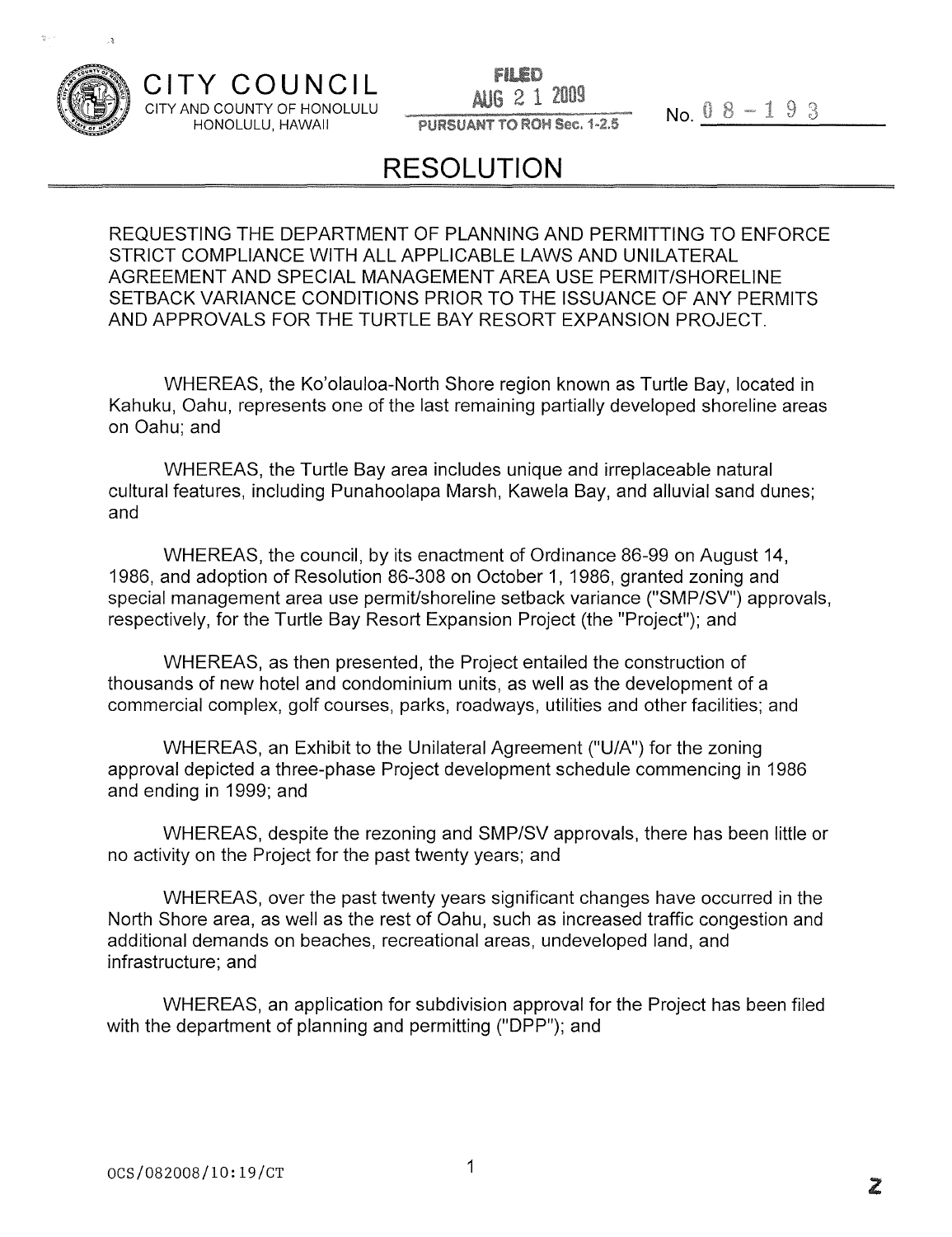

# **RESOLUTION**

WHEREAS, both the U/A and the SMP/SV for the Project approved in Ordinance 86-99 and Resolution 86-308 contain numerous conditions designed to mitigate environmental and other adverse impacts of the Project; and

WHEREAS, many of the conditions expressly require fulfillment prior to or at the time of subdivision or building permit approvals, including but not limited to:

- 1) Dedication of park sites and establishment of shoreline and access easements, and
- 2) Submission and approval of plans relating to water and wastewater systems, roadways, urban design, landscaping, and parking;

#### and

WHEREAS, furthermore, Condition 10 of the U/A requires compliance with all of the conditions set forth in the Findings of Fact, Conclusions of Law and Decision and Order of the State Land Use Commission, dated March 27, 1986, in relation to the approval of a district boundary amendment for the Project; and

WHEREAS, Condition Q of the SMP/SV requires that prior to Project implementation, the permittee must meet the requirements and obtain approval of all government agencies required; and

WHEREAS, the DPP is the agency that administers and enforces the U/A and SMP/SV conditions; and

WHEREAS, there have been allegations that some of the UA and/or SMP/SV conditions have not been complied with; now, therefore,

BE IT RESOLVED by the Council of the City and County of Honolulu that the DPP is requested to withhold the issuance of any subdivision or building permit approvals for the Project unless the development of the Project is in compliance with all applicable laws and ordinances, including but not limited to environmental protection laws, and all U/A and SMP/SV conditions applicable to the respective permit approvals have been fulfilled; and

BE IT FURTHER RESOLVED that if the DPP finds that there has been a material violation of law or a material breach of the conditions in connection with the Project, the DPP is requested to immediately take all steps necessary to bring the Project into compliance and to protect the environment and public health and safety, including, but